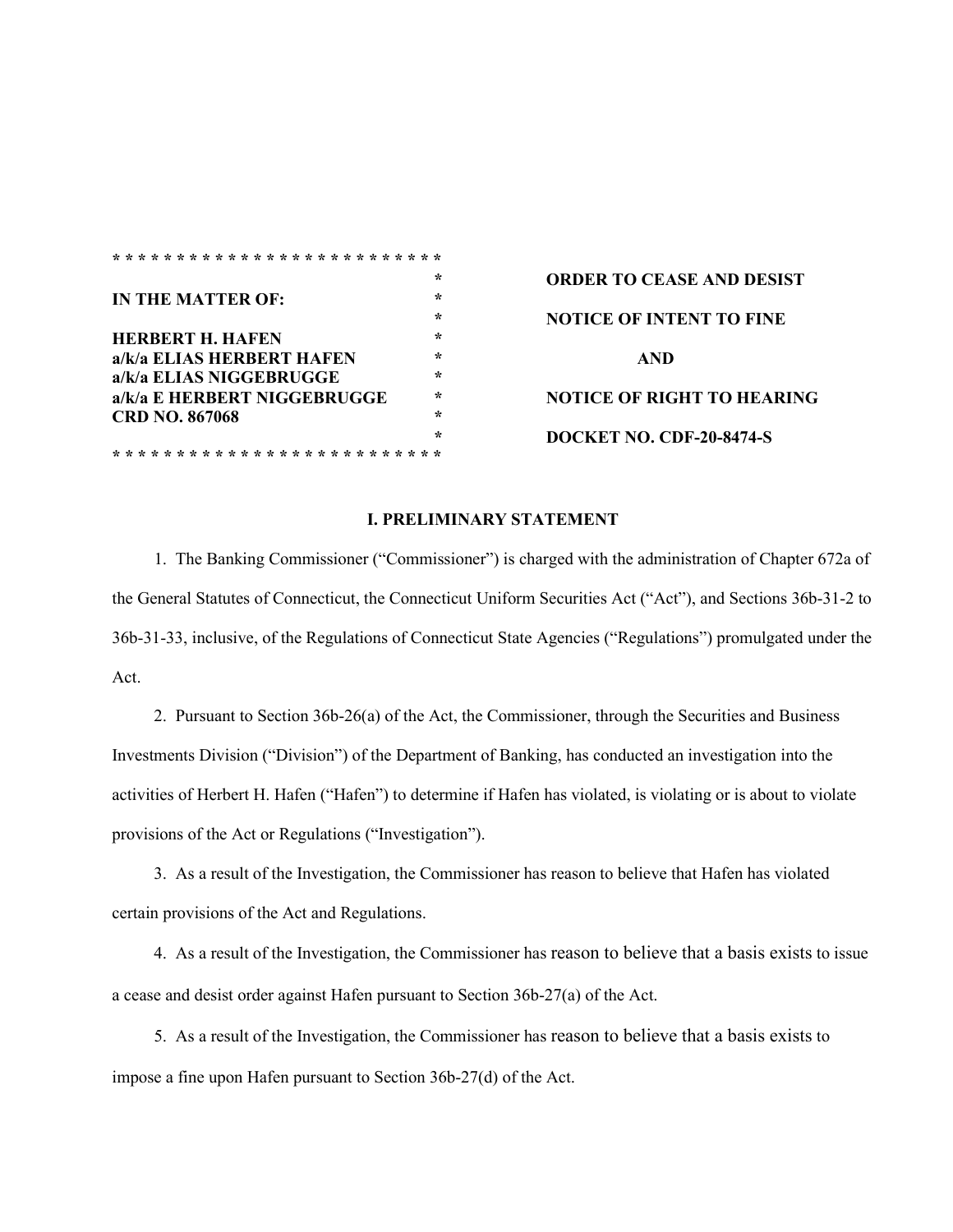#### **II. RESPONDENT**

6. Herbert H. Hafen ("Hafen"), a citizen of The Netherlands, is an individual whose address last known to the Commissioner is 286 Indian Rock Road, New Canaan, Connecticut 06840. Since 1989, Hafen has been registered as a broker-dealer agent and an investment adviser agent of various firms under the Act. Most recently, Hafen was registered as an investment adviser agent and a broker-dealer agent of Wells Fargo Clearing Services, LLC (CRD No. 19616) from March 29, 2018 to September 13, 2018; an investment adviser agent of Morgan Stanley from December 2, 2009 to April 3, 2018; and a broker-dealer agent of Morgan Stanley from June 1, 2009 to April 3, 2018.

#### **III. STATEMENT OF FACTS**

### Background on Hafen

7. On September 13, 2018, Wells Fargo Clearing Services, LLC filed a Form U5 (Uniform Termination Notice for Securities Industry Registration) indicating that Hafen had been discharged after admitting to entering into financial arrangements with clients that were not approved by the firm. The Form U5 requested the termination of Hafen's registrations with all jurisdictions and self-regulatory organizations.

8. On February 1, 2019, the Financial Industry Regulatory Authority ("FINRA"), pursuant to FINRA Rule 9552(h) and in accordance with FINRA's Notice of Suspension and Suspension from Association letters dated October 29, 2018 and November 23, 2018, permanently barred Hafen from association with any FINRA member in any capacity following allegations that Hafen failed to respond to FINRA requests for information.

9. On September 4, 2019, Hafen pled guilty in federal court to investment adviser fraud (*United States v. Hafen*, SDNY Docket No. 1:19CR00637-AKH). Sentencing is scheduled for February 4, 2020.

#### Improper Investment Advisory Practices

10. Beginning in approximately July 2011 and at a time when Hafen was registered as an investment adviser agent and a broker-dealer agent under the Act, Hafen, without notice to his employing firm, convinced at least one of his clients to remove money from her IRA account held at the financial institution at which he was employed and send it to him for an outside investment opportunity.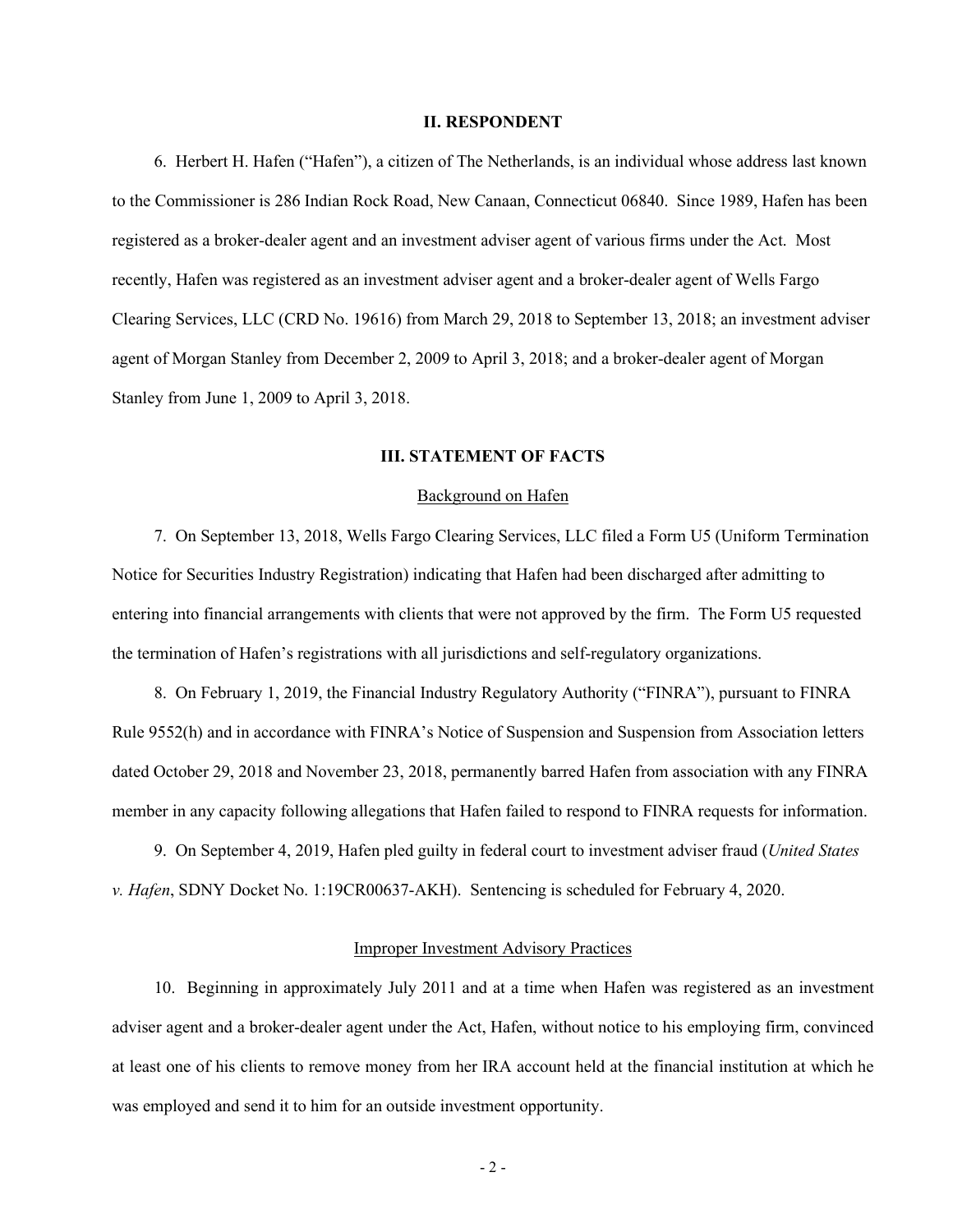11. Over the course of the next seven (7) years, from 2011 until 2018, at a time when Hafen was registered as an investment adviser agent and a broker-dealer agent under the Act, said client made one transfer a year from her IRA to her personal bank account and then over to Hafen for a total of three hundred twenty five thousand dollars (\$325,000).

12. The client in question, an elderly widow, inherited the IRA after her husband passed away in 2008. The widowed client intended to use the IRA funds to support herself financially for the remainder of her life, an intention of which Hafen was aware and thwarted.

13. Upon receipt of the client's money, Hafen used the money to pay personal expenses such as credit card bills, mortgage payments and to repay another investor who had also sent funds to Hafen for the purported outside investment opportunity. A portion of the client's funds were deposited into accounts maintained by Hafen in the State of Connecticut.

14. In addition to receiving monies from the client, Hafen falsely represented to her that her IRA account was valued at approximately \$300,000 when in fact the account only held \$150,000 in available funds. Ultimately, Hafen's employing firm reimbursed the client for an amount which included the client's losses of approximately \$300,000.

# **IV. STATUTORY BASIS FOR ORDER TO CEASE AND DESIST AND ORDER IMPOSING FINE**

# Violation of Section 36b-5(f) of the Act by Hafen Engaging in Dishonest or Unethical Practices in Connection With the Rendering of Investment Advice

15. Paragraphs 1 through 14, inclusive, are incorporated and made a part hereof as if more fully set forth herein.

16. Hafen engaged in dishonest or unethical business practices in connection with the rendering of investment advice as more fully described in paragraphs 10 through 14, inclusive. Such conduct constitutes a violation of Section 36b-5(f) of the Act by Hafen, and therefore a basis for an order to cease and desist against Hafen under Section 36b-27(a) of the Act and a basis for the imposition of a fine against Hafen under Section 36b-27(d) of the Act. Section 36b-5(f) provides that: "No person who directly or indirectly receives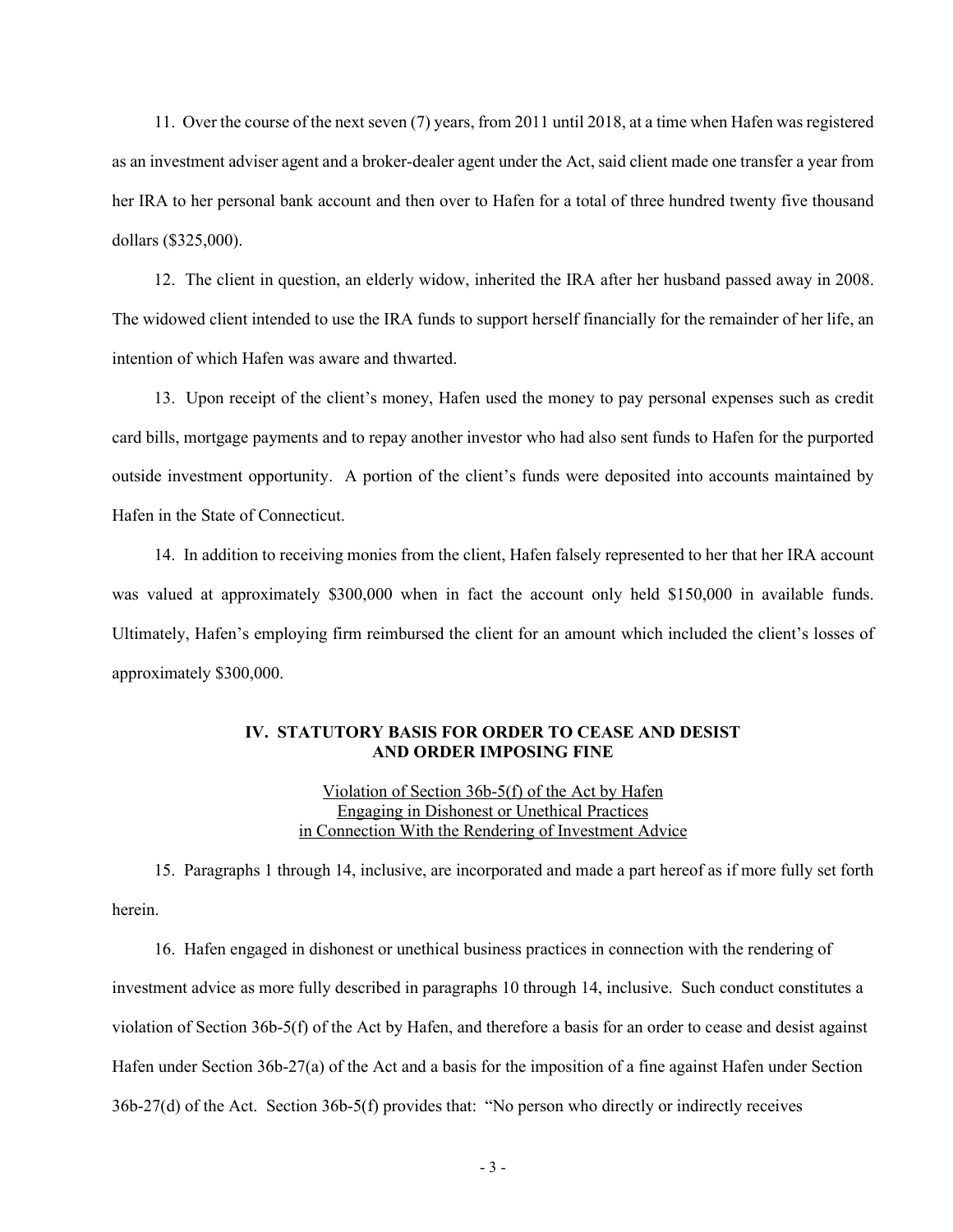compensation or other remuneration for: (1) Advising another person as to the value of securities or their purchase or sale, whether through the issuance of analyses or reports or otherwise; or (2) soliciting advisory business on behalf of a person subject to the prohibition contained in subsection (a) of this section shall engage in any dishonest or unethical practice in connection with the rendering of such advice or in connection with such solicitation."

# **V. ORDER TO CEASE AND DESIST, NOTICE OF INTENT TO FINE AND NOTICE OF RIGHT TO HEARING**

**WHEREAS,** as a result of the Investigation, the Commissioner finds that, with respect to the activity described herein, **HERBERT H. HAFEN** has committed at least one violation of Section  $36b-5(f)$  of the Act;

**WHEREAS,** the Commissioner further finds that the issuance of an Order to Cease and Desist and the imposition of a fine upon Hafen is necessary or appropriate in the public interest or for the protection of investors and consistent with the purposes fairly intended by the policies and provisions of the Act;

**WHEREAS,** notice is hereby given to Hafen that the Commissioner intends to impose a maximum fine not to exceed one hundred thousand dollars (\$100,000) per violation upon Hafen;

### **WHEREAS,** the Commissioner **ORDERS** that **HERBERT H. HAFEN CEASE AND DESIST** from

directly or indirectly violating the provisions of the Act and Regulations, including without limitation: engaging in dishonest or unethical practices in connection with the rendering of investment advice or the solicitation of investment advisory business by steering investment advisory clients to outside investment vehicles absent authorization from his employing firm and misappropriating client funds in connection therewith;

#### **THE COMMISSIONER FURTHER ORDERS THAT**, pursuant to Section 36b-27 of the Act,

Hafen will be afforded an opportunity for a hearing on the allegations set forth above if a written request for a hearing is received by the Department of Banking, Securities and Business Investments Division, 260 Constitution Plaza, Hartford, Connecticut 06103-1800 within fourteen (14) days following Hafen's receipt of this Order.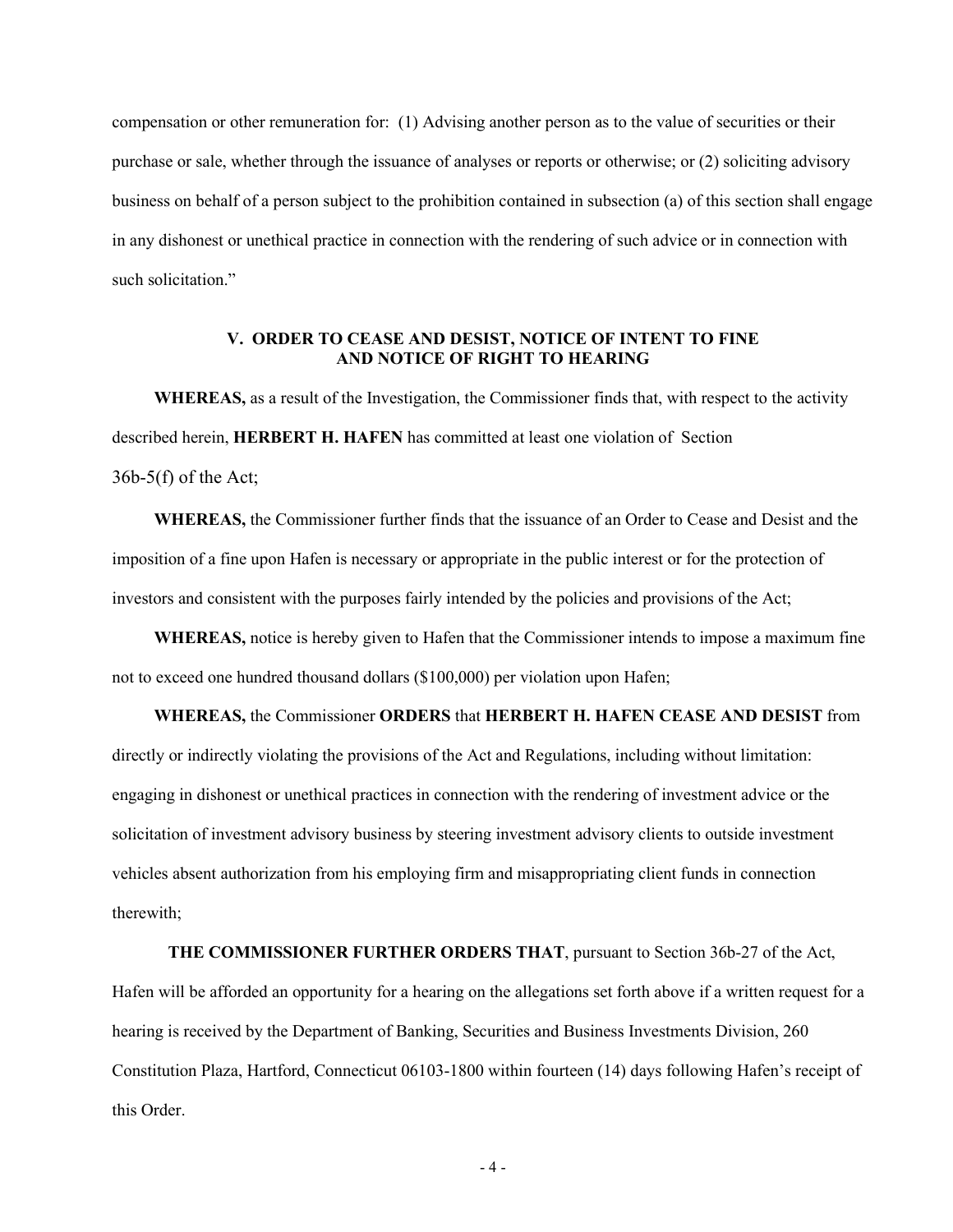To request a hearing, Hafen must complete and return the enclosed Appearance and Request for Hearing Form to the above address. If Hafen will not be represented by an attorney at the hearing, please complete the Appearance and Request for Hearing Form as "pro se". If a hearing is requested, the hearing will be held on March 19, 2020, at 10 a.m., at the Department of Banking, 260 Constitution Plaza, Hartford, Connecticut.

The hearing will be held in accordance with the provisions of Chapter 54 of the General Statutes of Connecticut. At such hearing, Hafen will have the right to appear and present evidence, rebuttal evidence and argument on all issues of fact and law to be considered by the Commissioner.

If Hafen does not request a hearing within the time period prescribed or fails to appear at any such hearing, the allegations herein against any Hafen will be deemed admitted. Accordingly, the Order to Cease and Desist shall remain in effect and become permanent against Hafen, and the Commissioner may order that the maximum fine be imposed upon Hafen.

Dated at Hartford, Connecticut, this  $11$ th day of February 2020.  $\frac{|s|}{\sqrt{2}}$ 

Jorge L. Perez Banking Commissioner